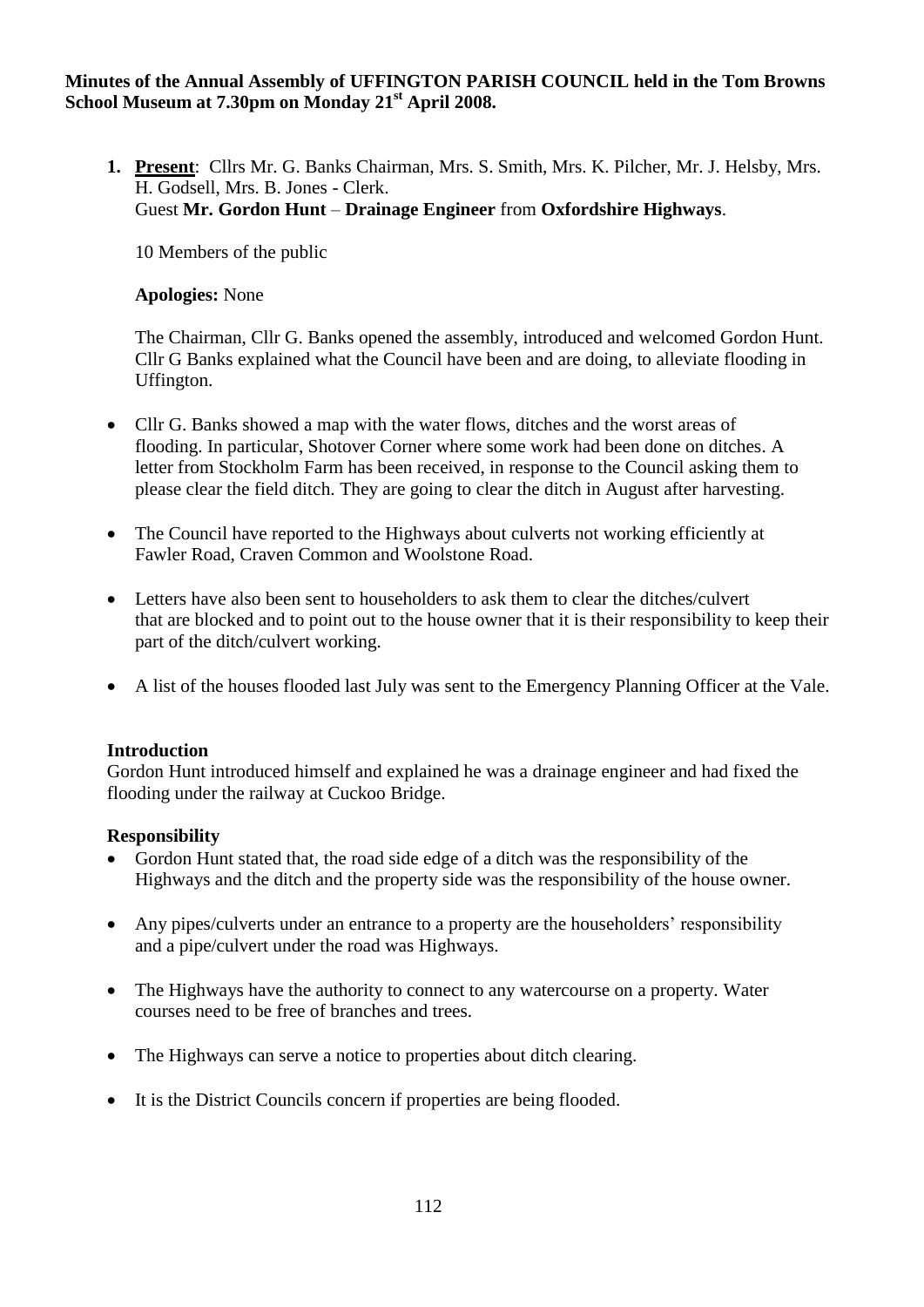### **Highways Action**

Over 5 years, the budget for drainage schemes, has increased to £550,000 last year, then at Christmas by an extra £200,000 to £750,000. European money has been requested, not to repay old budgets, but to do new work.

Peter Dela, Land Drainage Engineer from VWHDC is making reports on the flooding. A priority is given to flooded houses, second to roads.

The county is adopting and backing sustainable drainage now. It is building new roads, pavements and driveways that will be porous. The Environment Agency will not desilt or dredge anymore as it is too expensive. So roads that have no kerbs make it cheaper to maintain the highways and water can flow easily into the ditches etc

The bridge over Rosay Brook on the bend of Fernham Road is going to be replaced with the same size bridge this year.

An upsizing of a culvert to take the flow of water is not always the answer, as this could lead to floods further down the line. To slow down flooding, areas of land may be flooded instead.

To protect your own property there are 'Flood Fairs' showing boards for front doors etc. but these are expensive and cannot all be fitted to listed properties.

#### **Problems**

The pipe at the bottom of Upper Common Lane/High Street goes under the public footpath. It needs replacing and possibly to be rerouted into the pond.

Pipes are now 18" diameter not 6" as most of the old pipes are in Uffington. For example, probably just outside the museum where the pipes are old and have may be collapsed due to heavier traffic.

It was pointed out that the village was cut off in 1994 floods, July last year and indeed this year in January 2008. All roads into/out of Uffington were flooded. Shotover Corner always floods first, even when there is only a little rain.

On the field side of the houses in Upper Common Road, there used to be a ditch. Some residents have bought this land and they have been informed that the ditch needs to be re-dug, as has the landowner of the field and the Highways. The homeowners have apparently, a deed from the farmer that they bought the land from, saying that he will dig the ditch. These homeowners need to take this up with the farmer to make sure the ditch is reinstated and provide Gordon Hunt a copy of the deed.

Trees planted 10 years ago along Sower Hill on the road side of the ditch, should not be there, unless there was a licence granted.

It was suggested that perhaps a 'Flood Planning' Committee should be set up in Uffington.

#### **Action**

Gordon Hunt offered to come out and see the problem areas, and if he can, to advise residents of necessary action to take to reduce the risk of flooding.

This was arranged for Tuesday 29<sup>th</sup> April 2008 at 9am at Thomas Hughes Memorial Hall. Cllrs. Graham Banks, Sharon Smith and Helen Godsell with members of the public concerned would attend.